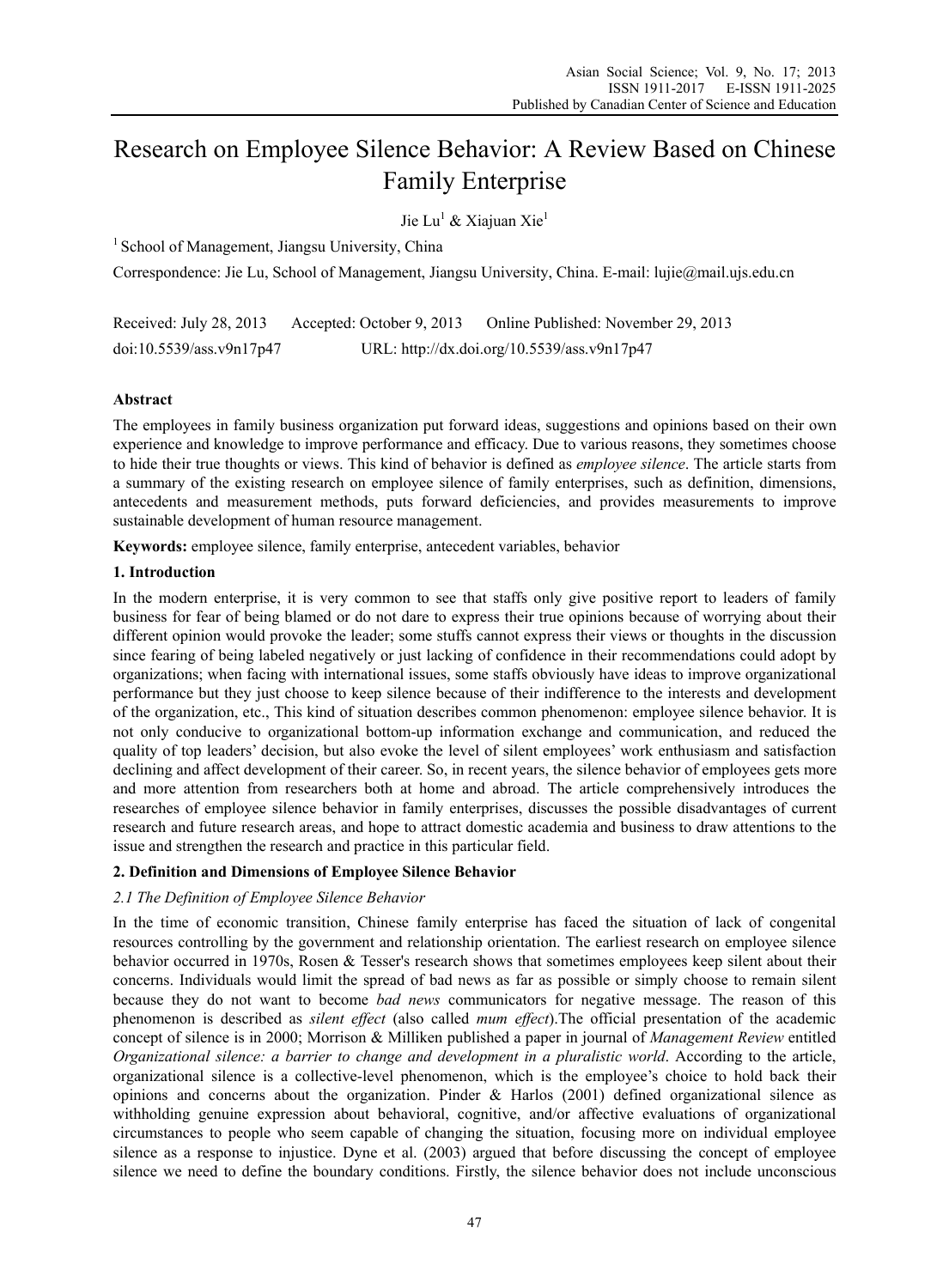behaviors. Secondly, we exclude silence behaviors that employees have no related ideas, information and opinions. Finally, we emphasize that employee silence occurs in face-to-face interaction between employees, such as meetings and discussions.

Based on China's cultural background and refereed to the views of previous researchers, A Chinese scholar Zheng Xiaotao (2008) defined employee silence behavior as: employees may raise suggestions, ideas and opinions based on their experience and knowledge so as to improve some works of the department or organization, due to various reasons they would choose to withhold opinions, or extract and filter their views. Ma Hui (2010) defined employee silence behavior based on "4w" (who silence? Silence to whom? What is the problem of silence? What is the form?): employees (grassroots employees or managers) could have provided information, suggestions and ideas which can help to achieve organization goals to the organization inside and outside people, but because of various reasons they choose to withhold opinions and refine, filter or exaggerate their opinions.

#### *2.2 The Dimensions of Employee Silence*

After putting forward the concept of organizational silence, Pinder & HarloS (2001) further divided it into two types: acquiescent silence and quiescent silence. Acquiescent silence refers to holding opinions negatively, which means passive obedience. The quiescent silence refers to holding opinions positively for the purpose of protecting the self, based on the fear that consequences of speaking up will be personally unpleasant. Building on the work of Pinder and Harlos, Dyne (2003) differentiated three types of silence based on employee motives: defensive silence, acquiescent silence and pro-social silence. The connotation of the defensive silence and acquiescent silence is the same as the quiescent silence and acquiescent silence which defined by Pinder & Harlos (2001).But the difference is that Dyne (2003) put forward the pro-social silence based on organizational citizenship behavior, he defined it as withholding work-related ideas, information, or opinions with the goal of benefiting other people or the organization-based on altruism or cooperative motives. Similar to Defensive Silence, Pro-Social Silence is based on awareness and consideration of alternatives and the conscious decision to with-hold ideas, information, and opinions. In contrast to Defensive Silence, Pro-Social Silence is motivated by concern for others, rather than by fear of negative personal consequences that might occur from speaking up.

Owing to the influence of the culture, the structure of the employee silence may not be consistent in different countries; therefore, many Chinese scholars on the basis of west research achievements began to research on the employee silence with Chinese characteristics. Zheng Xiaotao (2008) investigated 928 domestic samples and adopted depth interview and semi-structured questionnaire, also draw lessons from foreign related research results, divided the employee silence into three dimensions: acquiescent silence, defensive silence and indifference silence, the first two dimensions are just similar to Pinder and Van Dyne's view, but the indifference silence rarely mentioned in western literatures, it refers to employees withholding ideas negatively for their low levels of commitment and immixture to the organization, that means disregard the interests of the organization. Zhang Min (2009) differentiated three types of silence based on the different macro factors leaded to the behavior: institutional silence, cultural silence and structural silence. Zhao Chunlian (2010), based on summary of existing research on influencing factors of staff silence behavior: leadership, organization, colleagues, and individual employees, divided employee silence of Chinese enterprise into three corresponding dimensions: organization system barrier of silence, interpersonal fear silence and low self-esteem individuals silence. Ma Hui (2010) combined "4w" theory with the phenomenon of silence according to the *behavior change theory*, divided it into double-win silence, no-win silence, silence behavior which damage to individual and benefit the whole organization, and damage to the whole organization and benefit individual, etc.

#### **3. Influencing Factors of Employee Silence Behavior**

The reasons that staffs choose to be silent is various, scholars at home and abroad have studied from several aspects and achieved some results. Throughout research achievements of predecessors, what kind of elements would affect employee to be silent can be summarized as individual factor, colleague factor, organizational leadership factor and culture factor.

## *3.1 Individual Factors*

Until now, considering individual factors associated with silence behavior, research mainly focused on gender, internal psychological perception, personality characteristics, self-monitoring and self-esteem level, etc.

Gilligan (1982) believed that women's behavior tends to show more relationship orientation, accordingly, when women express their opinions they often need to consider other people's social relations and social acceptance and, therefore, compared to men, women show more silence behavior. Ryan  $\&$  Oestrdch's study shows that the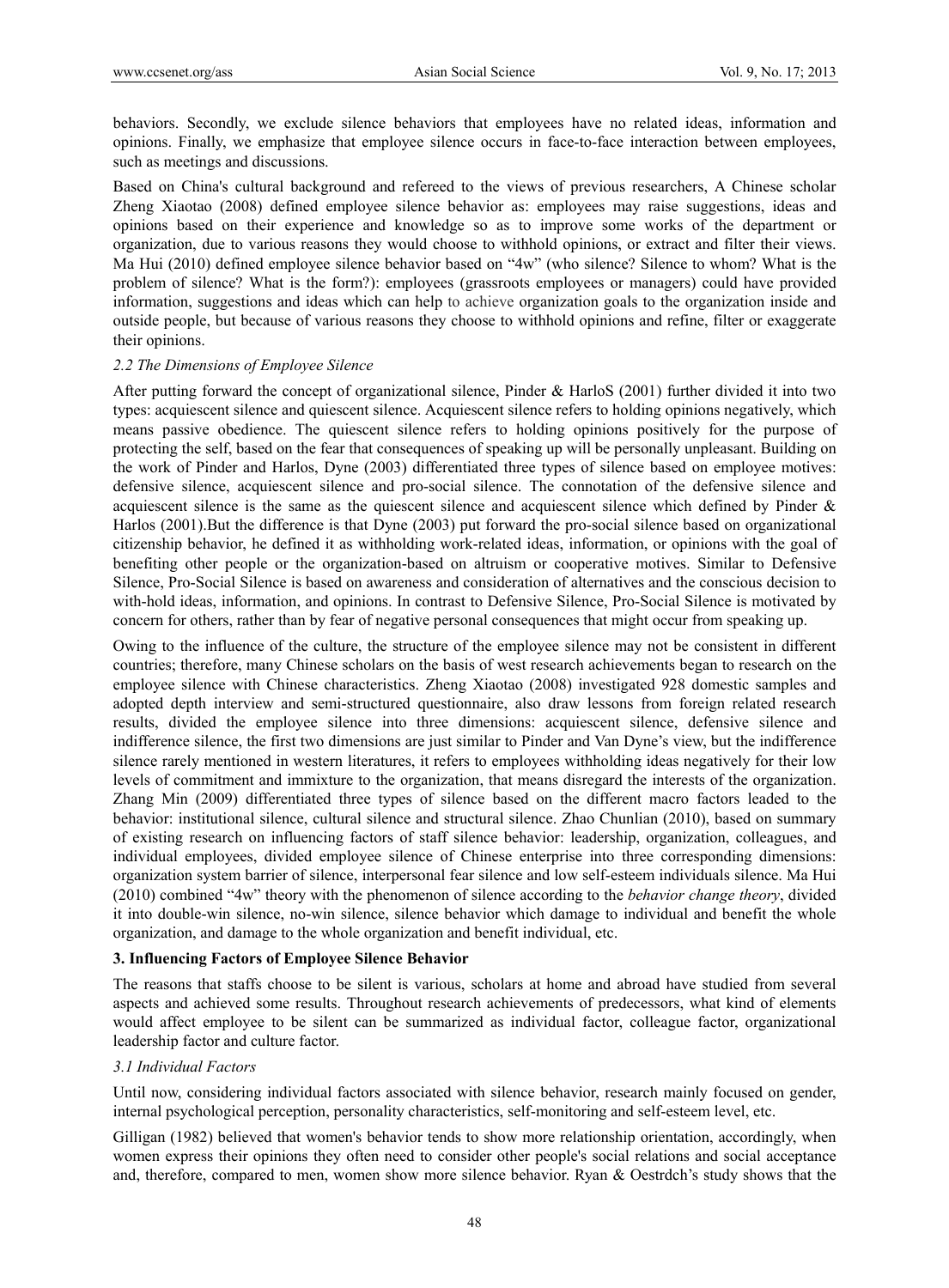individual factor is the main reason of employee silence. When individuals perceive that expressing opinions would lead to a bad result or would not produce an expected role and influence, they will choose to remain silence. Milliken (2003) developed a structure model of employee silence factors by the means of interview. He considered that the key variable is employees' individual psychological perception which mainly includes six kinds of fear: being negatively labeled or viewed, damaged relationships, belief that speaking up will not make a difference, retaliation or punishment and negative impact on others. Bowen & Blaekmon (2003) considered that when people feels that his supported views tend to predominate or get the upper hand, he will be more likely to speak up, otherwise be silent. Empirical study of Lepine & VanDyne (1998)shows that the outgoing staff who have strong sense of responsibility tend to express their opinions, the easy-going employee tend to remain silent for unwilling to make troubles and destroy the interpersonal relationships . Empirical study of Duan Jinyun etc. (2007) shows that accountability, extroversion has a positive correlation with voice behavior, neuroticism, openness are negatively related to voice behavior.

Lepine & VanDyne, Jeffrey, Premeaux believed that employees self-esteem level will affect their advice behavior, the low levels are more inclined to protect themselves and do not want to expose themself to be attacked by others, so they are more likely to choose silence. In an integrated model of Premeaux & Bedeian (2003), it is to be proved that the individual self-esteem, self-monitoring, and control of internal and external source would affect the expression behavior in the organization. The externals are more negative and passive, while the internals have stronger sense of controlling works and therefore are more likely to speak up; individuals with low levels of self-esteem are oriented toward self-protection and, thus, are unlikely to put themselves in positions of vulnerability, and consequently, tend to be silence; the self-monitoring is regulated variable of the model for the reason that individuals with high level of self-monitoring are better at managing their image in public.

#### *3.2 Leadership and Organizational Factors*

Morrison & Milliken (2000) argued that organizational silence is primarily caused by managers; the root cause is manager's worries of negative feedback and their series of within ideas. Morrison classified managers' inner ideas to three categories: employees are selfish and not to be trustworthy, managers mostly understand the important issues in the organization and harmony is the embodiment of the organizational health. Korsgaard, Roberson and Rymph (1998) considered that when the negative feedback is from subordinates, it often be considered as irrational and be threat to the power of the managers. Just because of the managers' inner ideas and the fear for the employees' negative feedback information, the organization adopted centralized decision-making and lack of upward feedback mechanism and then an atmosphere of silence would formed in the organization. Edumondson's (2003) study emphasized the important role of leadership in eliminating organizational silence, if leaders can prompt employees to produce psychological security, it may be conducive to eliminate organizational silence.

Huang (2003) found that the openness of leaders is inversely proportional to the frequency of the organizational silence, the organization is more open, and the employees are more likely to expression their opinions for the issues. Zheng Xiaotao's (2008) empirical research also suggests that employee's trust in the superior has significant negative influence on employee silence. In addition, the relationship between superior and subordinate is also an important factor to affect employee silence. Li Rui, LingWen Quan's (2010) empirical research suggests that perceived supervisor support would significantly improve employees' attitude for job and the organization, and would increase their enthusiasm for breaking silence and speaking up.

In addition, Chinese scholars began to explore the influence mechanism of the paternalistic leadership which rooted in Chinese society to affect employee silence behavior. Tang Hongrui (2012) discussed in private enterprises the relationship between the style of Paternalistic leadership and employee silence and the regulating role that superior-inferior relationship plays in, the empirical shows that the Authoritarian leadership of the Paternalistic leadership has a significant positive correlation to employee silence behavior. Sun Fei (2012) proved that the Authority leadership has a significant positive effect on employee silence, and the power distance and the golden mean separately plays the role of negative and positive regulation in the relationship in his master thesis.

Morrison and Mi11iken (2000) developed a factors model of employ silence behavior, which includes factors of environmental and organizational characteristics which covers the organization atmosphere, the rules and regulations, organizational structure and organizational culture etc., and these factors will lead to employee silence behavior. Frances Bowen & Kate B1ackmon's study shows that whether employees put forward proposals is closely associated with organizational climate (such as unity, trust). The united and trusting climate makes for information exchange and communication between employees and superiors and among employees.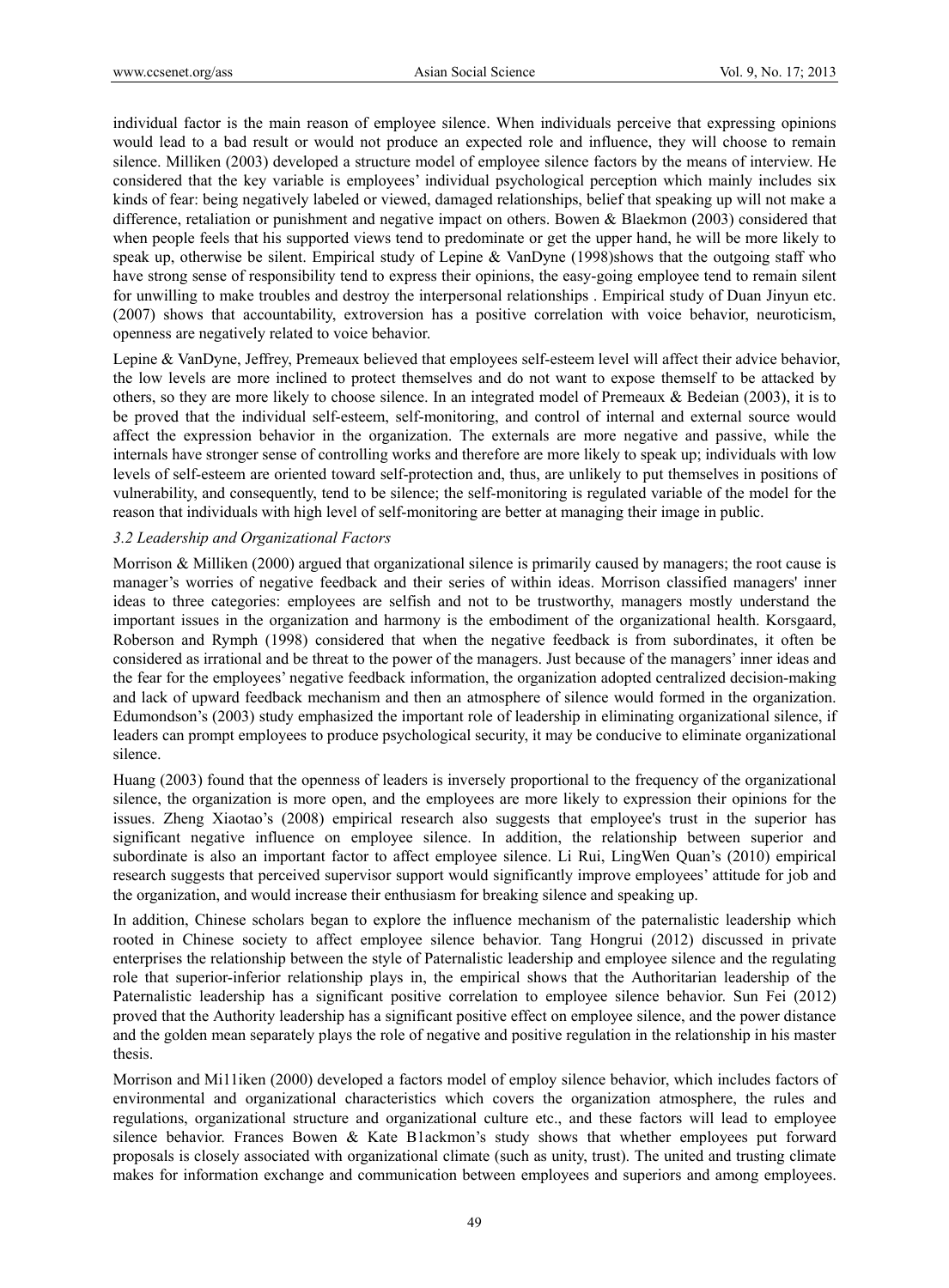On the contrary, if the organization creates a fear atmosphere, it can make employees afraid to remonstrate and remain silent. Pinder and HarloS' (2001) research shows that unfair environment in the organization can lead to employee silence. The empirical study of Liu Pengpeng (2011) shows that the employee silence behavior influenced by distributive justice and procedural justice, and the procedural justice is the primary factor, exerting a bigger impact on employee silence, while the interpersonal justice and information justice have no significant effect on it.

## *3.3 Colleague Factors*

Existing research shows that employees' words and deeds are influenced by the pressure of the collective and employee silence is a collective phenomenon. Ashforth & HumPhrey (1995) emphasized the influence of the "label" in organization. When a staff is labeled, other staffs will measured him by the label. Commented regularly is likely to be negatively labeled, the worst situation would affect employees' promotion opportunities and career development. Bowen & Blackmon (2003) argued that when employees decide whether to give comments, they largely affected by the perceived colleague's point of view. When they feel their personal viewpoint is one of few people's, for fear of being isolated they would not confess fully of their ideas. Moorhead & Monranari (1986) believed that employees are more likely to express their views in the case of good relationship between employees and colleagues and high group cohesiveness.

# *3.4 Cultural Factors*

Cultural factors is an important antecedent of employee silence behavior, different cultural factor will cause different type of silence behavior. Hofstede's study of national culture found that Chinese national culture shows a high power distance, collectivism and long-term tendency. Clugston, Howell and Dorfman's research (2000) shows that when leaders show the authoritarian style, high power distance oriented individuals are more likely to conform to authority and listen to the leader's instructions and then show higher silence behavior. Huang (2003) suggested that the culture of power distance is positively related to employee behavior of withdrawing views. Many Chinese scholars put forward that the Chinese traditional culture such as Confucian culture, relatively high power distance, Collectivism concept, such as *mianzi* and *guanxi*, are the cultural roots of employee silence behavior under the background of China. The researchers believed that the golden mean that the Confucian culture pursued and the *harmony* philosophy drive employees keep silence in order to maintain organizational or interpersonal harmony when they find out problems or have any other objection. To be worldly-wise and play safe of the Confucian culture, "The squeaky wheel gets the grease", "Names are debts", these old adages also drive employees keep silence for fear of retribution and punishment or worrying about lose their trust and respect when they want to express their dissent. The cultural consciousness of *mianzi* and *guanxi* are deeply rooted in the Chinese society, Chinese family businesses would rather put up with or obey relevant opinions and show the acquiescent silence in order to protect themselves or save other's face and avoid the risk of image.

# **4. Effect of Employees' Silence Behavior in Family Enterprises**

# *4.1 The Active Effect of Employee Silence Behavior*

Research stated that employee silence behavior have some active influences on person and organization in special organization environment, such as in family enterprises. Dyne (2003) considered that the pro-social silence which based on the motivation of altruism and cooperation is a kind of active silence behavior, and it is same like sportsmanship in the behavior of organizers. They don't care themselves' getting and lost, but breathing and suffering together with organization and also protecting organization's benefit. Liang Yin (2009) pointed out that some silence is good for organization management, improvement of decision quality and policy executive ability, promoting personal observation and thinking fully.

#### *4.2 The Negative Effect of Employee Silence Behavior*

#### 4.2.1 The Effect on Family Enterprises

Morison and Milliken (2000) think the silence restrict decision-makers to secure useful information and also restrict critical analysis of the view and then will bring down the effectiveness of decision-making. At the same time, if employees kept silence, they will not feedback any information, so, family enterprises cannot observe issues and take corrective actions immediately. It will make organization reforming in vain and decline organization performance. Van Dyne & Le Pine (1998), Edmondson (2003) think that employee silence will impede family businesses' innovation, because this special kind of family business more need employees to point out new ideas and new thoughts, also query in innovation process. Organization will lost many new innovation chances if employee did not feedback points and information to the organization. Dundone's test also stated that voice in organization is good for achieving organization benefit.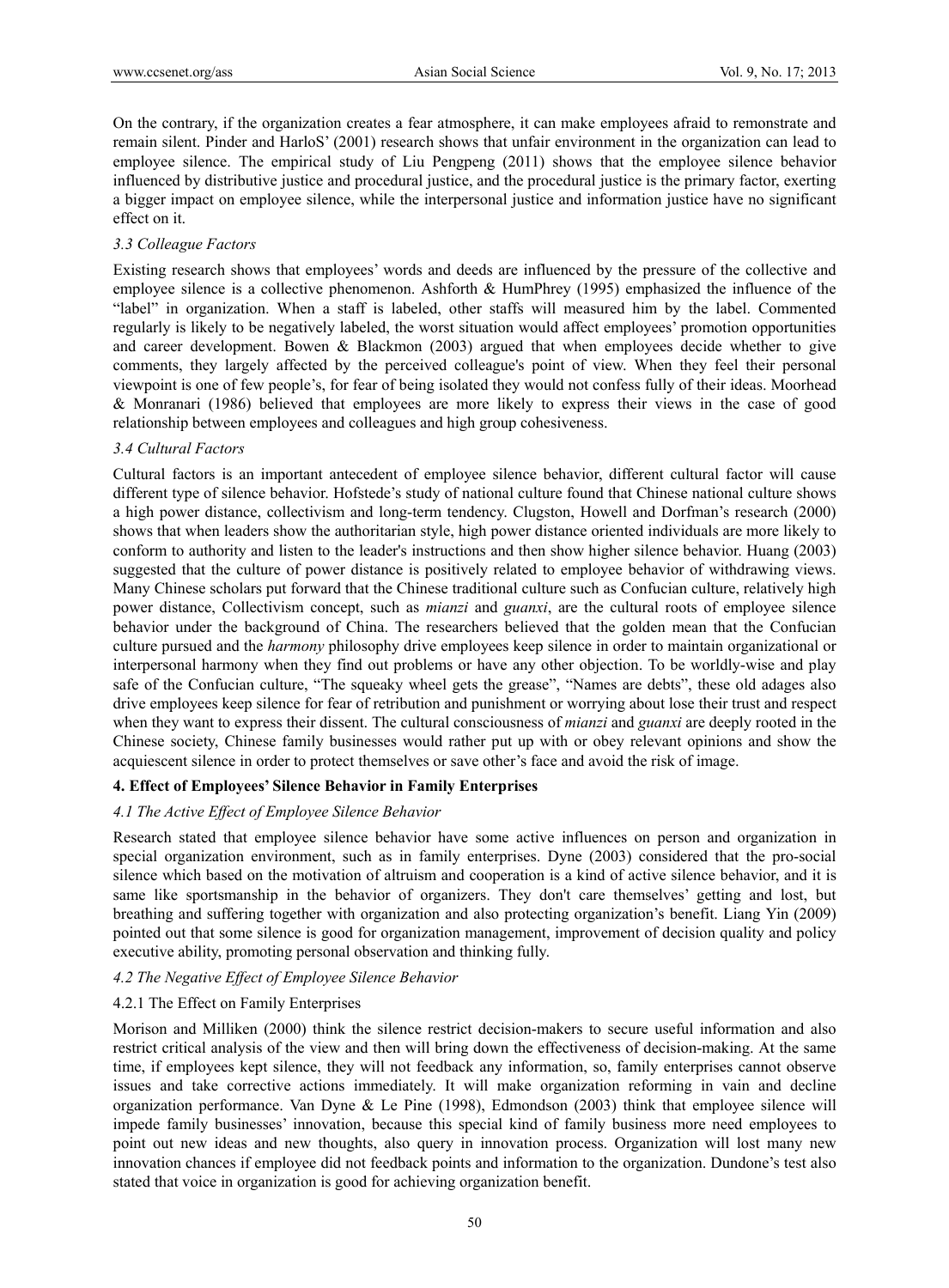# 4.2.2 The Effect on Personnel

Morrison and Milliken's (2000) research shows that silence have three types influence on employee: a feel of nebbish, lack of controlling and cognitive dissonance. When employees have those feelings, it will affect employee's working satisfaction, commission, work activeness and work press, even lead to asking leave. Research of Qian Xiaojun and Zhan Xiaoli (2005) stated that good communicating atmosphere in organization can increase employees' satisfaction. Zheng Xiaotao (2007) though that employee silence will make employee query the importance of them, decrease the satisfaction to the environment, have a kind of anxiety to body and heart. Jia Juannong (2009) pointed out that long-time silence will make employee have an emotion of "mental strike", if so, employee will become "invisible employee" in company.

## **5. The Measurement and Forecast of Employee Silence Behavior**

The feature of silence is no language and the supplied action clue is obscure, so the measurement of employee silence behavior will be a challenge in this research field. Now the main measure types are: self-assessment, peer assessment and observation on-site.

Dyne (2003) used peer assessment based on the concept of employee silence to assess colleague's behavior from three aspects: acquiescent silence, defensive silence and pro-social silence, each aspect includes five items and adopted Likert scale, in 7 point scale, number 1 means very dissatisfied, number 7 means very satisfactied. Huang (2003) applied self-assessment to ask employee to assess organization's 27 items from 5 aspects such as communication ways, and at last they used average marks to show the silence degree of organization. Edmondson (2003) adopted observation on site to assess 16 medical team, they set up a working condition, and keep reaction on file and code to get the result of silence. Milliken (2003) applied semi-structure interviewing method to work out employee's silence action. Zheng Xiaotao took Chinese employees as research object to develop employee silence behavior scale by ways of interview and open questionnaire survey. So, there is no very mature measure of silence in academic world. Many researchers are researching and discussing the measure ways of employee silence.

Now there are some empirical researches about dependent variable before employee silence. Researchers have studied the relationship between employee silence and organization support perception, organization trust, leadership trust, organization justice, leadership style and psychological possession. Vakola and Bouradas (2005) studied organizational commitment and job satisfaction as a result of employee silence behavior variables. But the study of outcome variable of employee silence is scarcely.

From all above, the article points out that cross-cultural research needs to be strengthened. From the point of current literature, most studies of employee silence are mainly completed in western countries especially the United States; studies under the background of Chinese culture are very rarely. The values of Chinese culture such as Confucianism, collectivism, high power distance, *mianzi* and *renqing*, which are different from western society, these all will have influence on employee's silence behavior. Future research would more focus on the background of Chinese culture, develop an integrated model and influence factors and outcome variables of Chinese employees science behavior.

#### **References**

- Ashforth, B. E., & Humphrey, R. H. (1995). Labeling processes in the organization: constructing the individual. In L. L. Cummings, & B. W. Staw (Eds.), *Research in Organizational Behavior, Greenwich, CT: JAI Press, 5* (pp. 413-461).
- Bowen, F., & Blackmon, K. (2003). Spirals of Silence: The Dynamic Effects of Diversity on Organizational Voice. *Journal of Management Studies, 40*(6), 1393-1417. http://dx.doi.org/10.1111/1467-6486.00385
- Clugston, M., Howell, J. P., & Dorfman, P. W. (2000). Does cultural socialization predict multiple bases and foci of commitment? *Journal of Management, 26*, 5-30.
- Duan, J. Y., Wang, C. M., & Zhong, J. A. (2007). A Research on the Impact of Big Five and Perceived Organizational Justice on Voice Behavior. *Journal Psychological Science, 30*(l), 19-22.
- Dundon, T., Wilkinson, A., Marchington, M., & Ackers, P. (2004). The Meanings and Purpose of Employee Voice. *International Journal of Human Resource Management, 15*(6), 1149-1170. http://dx.doi.org/10.1080/095851904100016773359
- Dyne, L. V., Ang, S., & Botero, I. C. (2003). Conceptualizing Employee Silence and Employee Voice as Multidimensional Constructs. *Journal of Managerial Studies, 9*, 1359-1392. http://dx.doi.org/10.1111/1467-6486.00384